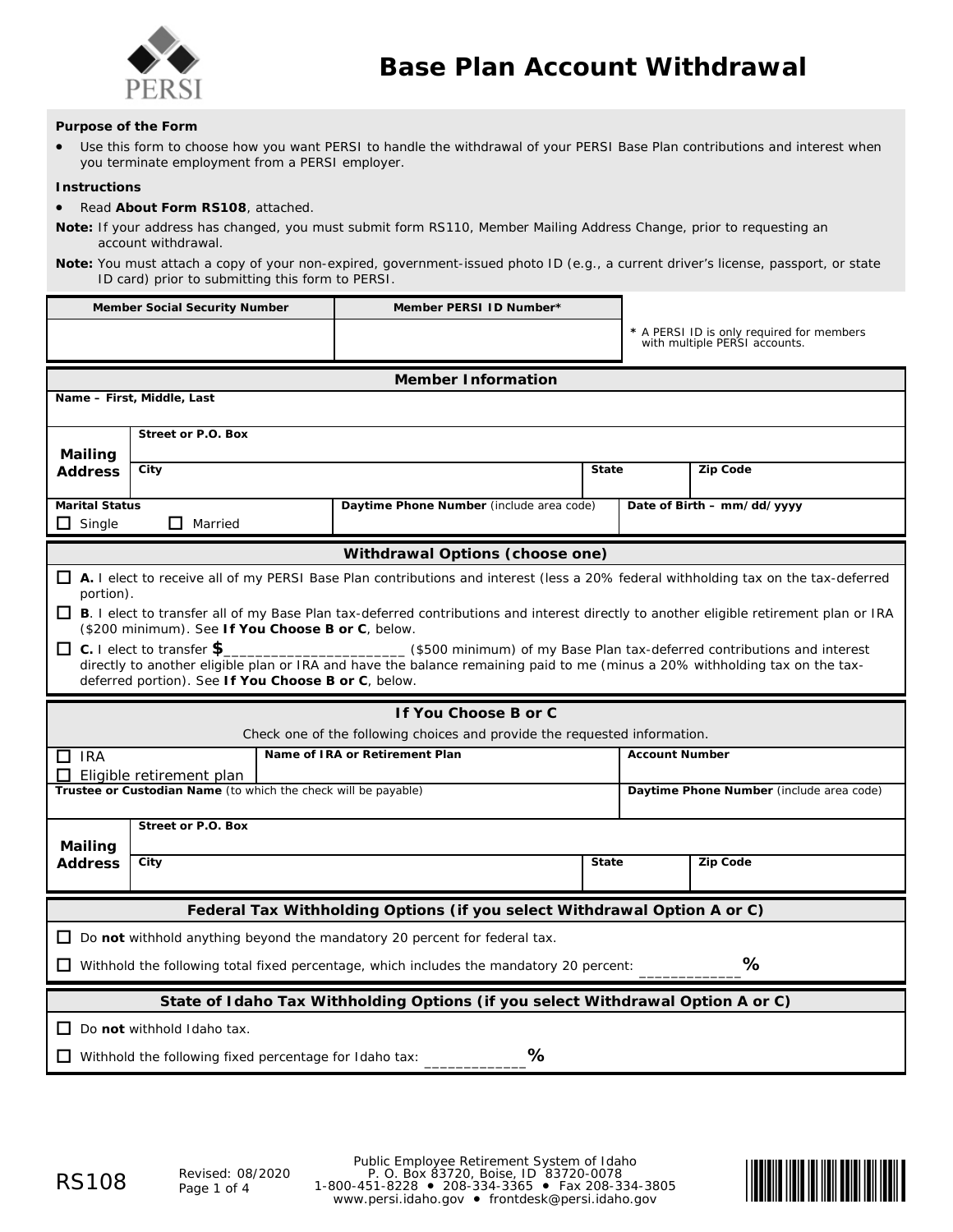| Base Plan Account Withdrawal (continued) |  |  |  |  |  |  |
|------------------------------------------|--|--|--|--|--|--|
|------------------------------------------|--|--|--|--|--|--|

**Member Name – First, Middle, Last Social Security Number Social Security Number Social Security Number** 

### **Member Acknowledgment and Certification**

I certify that the information I provided above is true and correct. I understand and acknowledge that by withdrawing my PERSI Base Plan funds I cease to be a PERSI member and I am no longer eligible for any PERSI benefits. I also acknowledge that I have read and understand "About Form RS108" and that a withdrawal from the PERSI Base Plan is subject to all applicable plan provisions, PERSI statutes and rules, and to applicable state and federal law, including the conditions of withdrawal and taxation described in "About Form RS108."

I have been provided options for withdrawal of my base plan contributions and I have chosen the option indicated above. I have received and read *Special Tax Notice Regarding Plan Payments* within the last 180 days. I have had the opportunity to consult a professional tax advisor and have full knowledge of the tax consequences of my choice of distribution options.

I further acknowledge that I am not employed in any capacity (even part time) by the same PERSI employer I worked for while making contributions and that I do not currently have a promise of reemployment with the same employer. I understand that, in order to process my withdrawal application, PERSI must first receive confirmation from my employer that my employment was terminated.

**Signature Date – mm/dd/yyyy**

| <b>Notary Public for Member</b>                                                                                                                                                                                               |      |  |  |  |
|-------------------------------------------------------------------------------------------------------------------------------------------------------------------------------------------------------------------------------|------|--|--|--|
|                                                                                                                                                                                                                               | Seal |  |  |  |
| On this day of the control of the control of the control of the control of the control of the control of the control of the control of the control of the control of the control of the control of the control of the control |      |  |  |  |
| ___________, a notary public,                                                                                                                                                                                                 |      |  |  |  |
|                                                                                                                                                                                                                               |      |  |  |  |
| personally known to me to be the person whose name is subscribed to the within<br>instrument, and acknowledged to me that he/she executed the same.                                                                           |      |  |  |  |
| <b>Notary Public Signature</b>                                                                                                                                                                                                |      |  |  |  |
| My Commission Expires On                                                                                                                                                                                                      |      |  |  |  |

| Spouse Acknowledgment (required if married)                                                                           |                   |  |  |  |
|-----------------------------------------------------------------------------------------------------------------------|-------------------|--|--|--|
| I am the spouse of the member named above. I understand and give my consent to the withdrawal option indicated above. |                   |  |  |  |
| Name - First, Middle, Last                                                                                            |                   |  |  |  |
| Signature                                                                                                             | Date - mm/dd/yyyy |  |  |  |

| <b>Notary Public for Spouse</b>                                                                                                                     |      |  |  |
|-----------------------------------------------------------------------------------------------------------------------------------------------------|------|--|--|
|                                                                                                                                                     | Seal |  |  |
|                                                                                                                                                     |      |  |  |
| __, a notary public,                                                                                                                                |      |  |  |
| personally known to me to be the person whose name is subscribed to the within<br>instrument, and acknowledged to me that he/she executed the same. |      |  |  |
| <b>Notary Public Signature</b>                                                                                                                      |      |  |  |
| My Commission Expires On                                                                                                                            |      |  |  |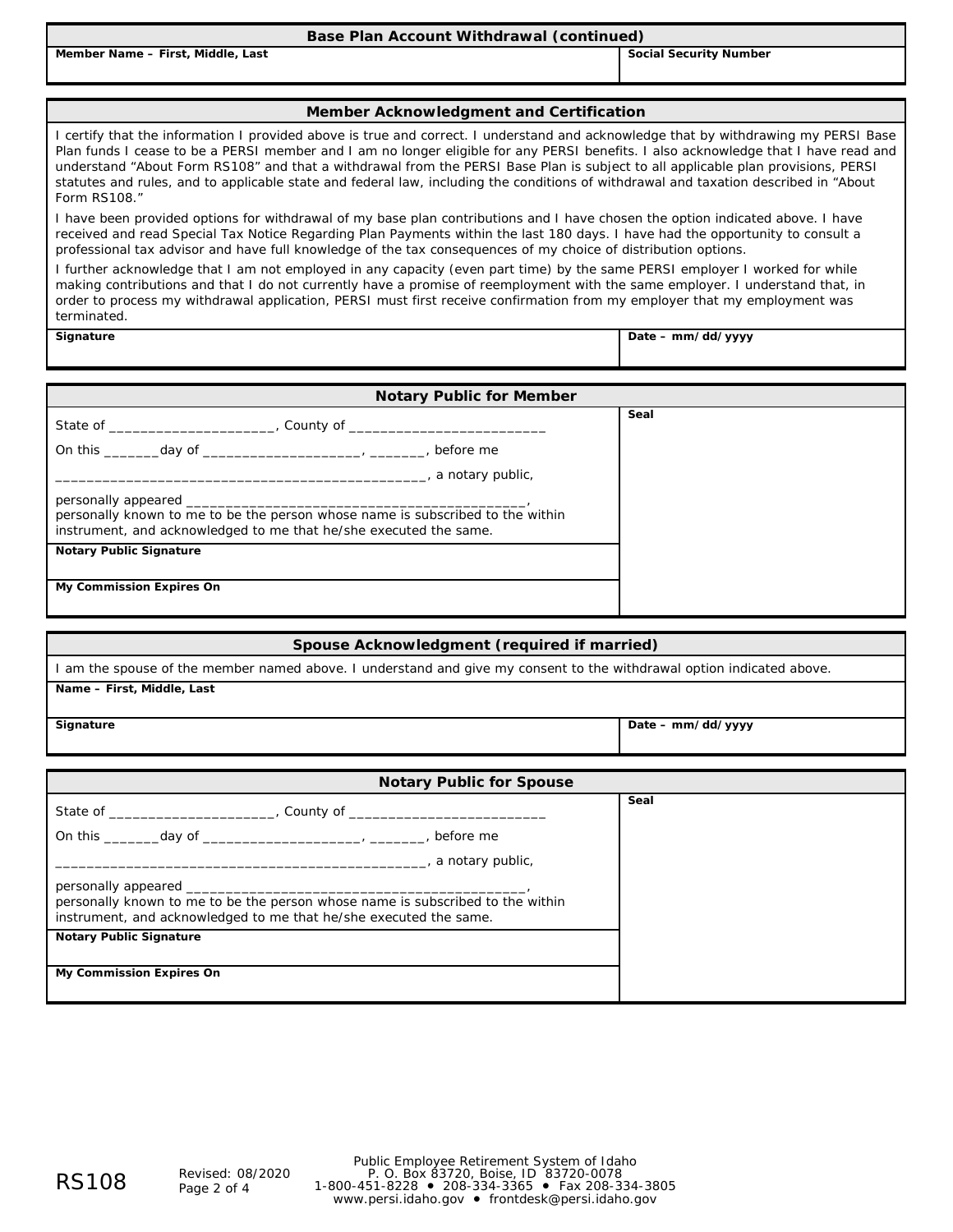# **About Form RS108**

### **Instructions**

- **1** Complete the form and sign it in dark ink.
- **2** Complete the **Member Information** section.
- If your address has changed, you must submit form RS110, *Member Mailing Address Change*, prior to requesting an account withdrawal.
- **3** Complete the **Withdrawal Options** section**.**
	- If you chose withdrawal options B or C, complete the **If You Choose B or C** section.
	- If you chose withdrawal options A or C, complete **Federal Tax Withholding Options** and **State of Idaho Tax Withholding Options**. Use whole numbers to designate your withholding percentages.
- **4** Complete the **Member Acknowledgment and Certification** section before a Notary Public. Have the Notary Public complete the **Notary Public for Member** section.
- **5** If you are married, your spouse must complete the **Spouse Acknowledgment** section before a Notary Public, regardless of your withdrawal option selection. Have the Notary Public complete the **Notary Public for Spouse** section.
- **6** Attach a copy of your non-expired, government-issued photo ID (e.g., a current driver's license, passport, or state ID card).
- **7** Sign, date, and submit this form **after** your termination date. Send the completed form and all attachments to PERSI.

### **Notes**

- If you have any questions regarding your eligibility for an account withdrawal or the status of your request, contact PERSI at 1-800-451-8228 or 208-334-3365.
- Be sure to send PERSI your address change in writing if you move. Your benefit checks will not be forwarded by the U.S. Postal Service.
- If you have a PERSI Choice 401(k) Plan account and wish to withdraw those funds, you can use one of the following methods to contact Empower Retirement (the plan record keeper):
	- Call Empower at 1-866-437-3774 to speak with a customer service representative.
	- Log into the Empower Retirement Participant website to access the *Choice 401(k) Plan Separation from Employment Withdrawal Request* form. Print the form, complete it, and then send it to Empower Retirement for processing.

# **Considerations in Making Your Decision**

**After** leaving employment that is covered by PERSI, you can do one of the following:

- Leave your Base Plan funds in PERSI.
- Receive a refund of your Base Plan contributions and accrued interest.

Contributions made by your employer are **not** refundable.

If you leave your Base Plan contributions in PERSI, your Base Plan account will continue to earn interest and your retirement credits will be preserved. This is particularly important if you are vested to a lifetime monthly retirement benefit (generally 60 months or more of membership service, with some exceptions), or if you plan to return to public employment.

### **Conditions of PERSI Plan Account Withdrawal**

By submitting this form, you are certifying the following:

- You have separated from employment with a PERSI employer and will not return to work for the same employer within 90 days of the separation (all agencies of the State of Idaho are considered one employer).
- You have not been guaranteed reemployment with the same employer.
- You are not currently employed by an employer that withdrew from PERSI or an employer actively participating in PERSI, the judges retirement fund, the firefighters retirement fund, or an optional retirement plan.
- You understand that this request is for a Base Plan withdrawal only.

### **Withdrawal Voids All Base Plan Benefits**

Withdrawal of your Base Plan account voids your membership in the PERSI Base Plan and any retirement credit you may have accumulated with PERSI. If you are eligible for a vested retirement allowance, withdrawing your funds cancels any lifetime monthly benefit to which you may have been entitled. If you return to work in an eligible position for a PERSI employer, you can repay your contributions, plus interest, to reinstate your months of credited service.

### **Returning to Work Within 90 Days**

If you withdraw your Base Plan account and are reemployed by the same PERSI employer **within 90 days** of your termination from work, or are guaranteed a right to reemployment with the same employer, you are required to repay your funds with interest to PERSI (all agencies of the State of Idaho are considered one employer).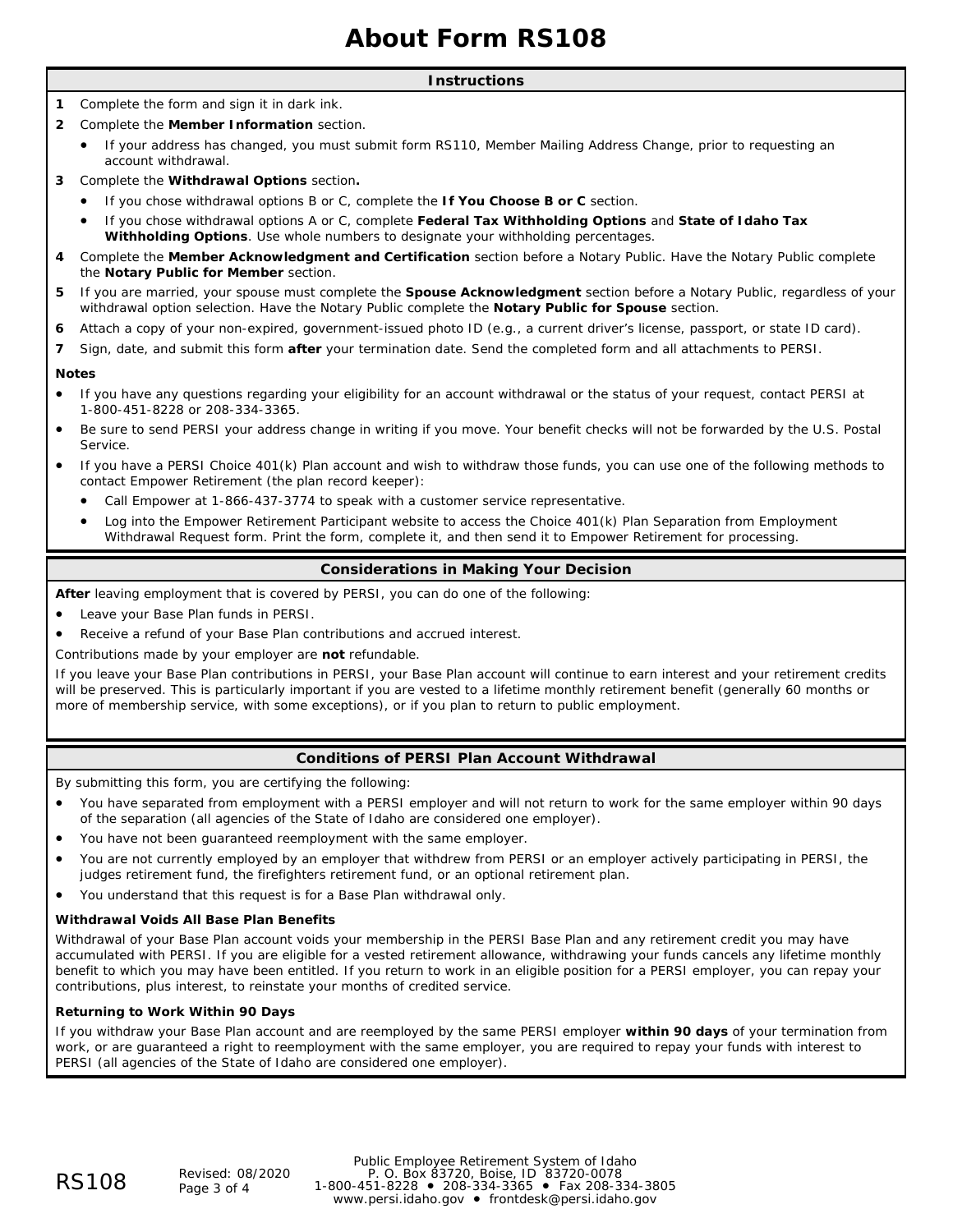### **Taxation**

PERSI is required by law to withhold federal taxes of 20% on withdrawal payments of tax-deferred contributions and interest, unless you rollover your funds directly to another eligible retirement plan or IRA (see **Tax Notice Regarding IRS Code and PERSI Base Plan Account Withdrawals** below). In addition to any applicable federal, state, or local taxes, you may be required to pay a federal tax penalty of 10% on your tax-deferred contributions and interest. PERSI suggests that you consult with a tax or financial advisor about current tax requirements.

### **Tax Notice Regarding IRS Code and PERSI Base Plan Account Withdrawals**

#### **You should also review the** *Special Tax Notice Regarding Plan Payments* **attached to this form RS108.**

This notice contains important information you need before you decide how to receive your benefits from PERSI.

You can take PERSI Base Plan payments in two ways. You can have **all or any portion** of your withdrawal either (1) paid in direct rollover or (2) paid to you.

A direct rollover is a payment of your PERSI Base Plan benefits to your Individual Retirement Account (IRA) or to another eligible plan. (PERSI is a 401(a) plan.) Your choice will affect the taxes you owe. After you have selected a withdrawal option, it is irrevocable.

#### **If You Choose a Direct Rollover**

- Your payment will not be taxed in the current year (see below regarding Roth IRA conditions) and no income tax will be withheld by PERSI.
- Your payment will be made directly to your IRA or to other eligible plan that accepts your rollover.
- Your payment will be taxed when you withdraw the funds from the traditional IRA or eligible plan.
- In the case of a rollover to a Roth IRA, the rollover is subject to the same rules as a rollover from a traditional IRA to a Roth IRA, including inclusion in income of the distribution amount at the time of the rollover, except the 10% early withdrawal penalty would not apply.

# **If You Choose to Have Your PERSI Base Plan Benefits Paid to You**

- You will receive 80% of the payment. PERSI is required to withhold 20% of the payment and send it to the IRS as federal income tax withholding to be credited against your taxes.
- Your payment will be taxed in the current year. You may be able to use special tax rules that reduce the tax you owe. However, if you receive the payment before age 59½, you may also be required to pay an additional 10% tax penalty.
- You can rollover the payment within 60 days of receiving it by paying the funds to your IRA or other eligible plan. The amount rolled over will not be taxed until you withdraw it from the IRA or eligible plan. This rollover is different than a direct rollover.
- If you want to rollover 100% of the withdrawal to an IRA or eligible plan, **you must find other money to replace the 20% that was withheld**. If you rollover the 80% that you received, you will be taxed on the 20% that was withheld and not rolled over.

#### **Special Notice**

• Federal law requires that you receive the notice at least 30 days, but not more than 180 days, prior to a distribution. The 30-day period begins the date you receive the notice. You can elect to proceed with distribution before 30 days by waiving your right to the 30-day notice period. Signing and submitting the form before the end of the 30 day waiting period is all that is required to waive your right to the notice period.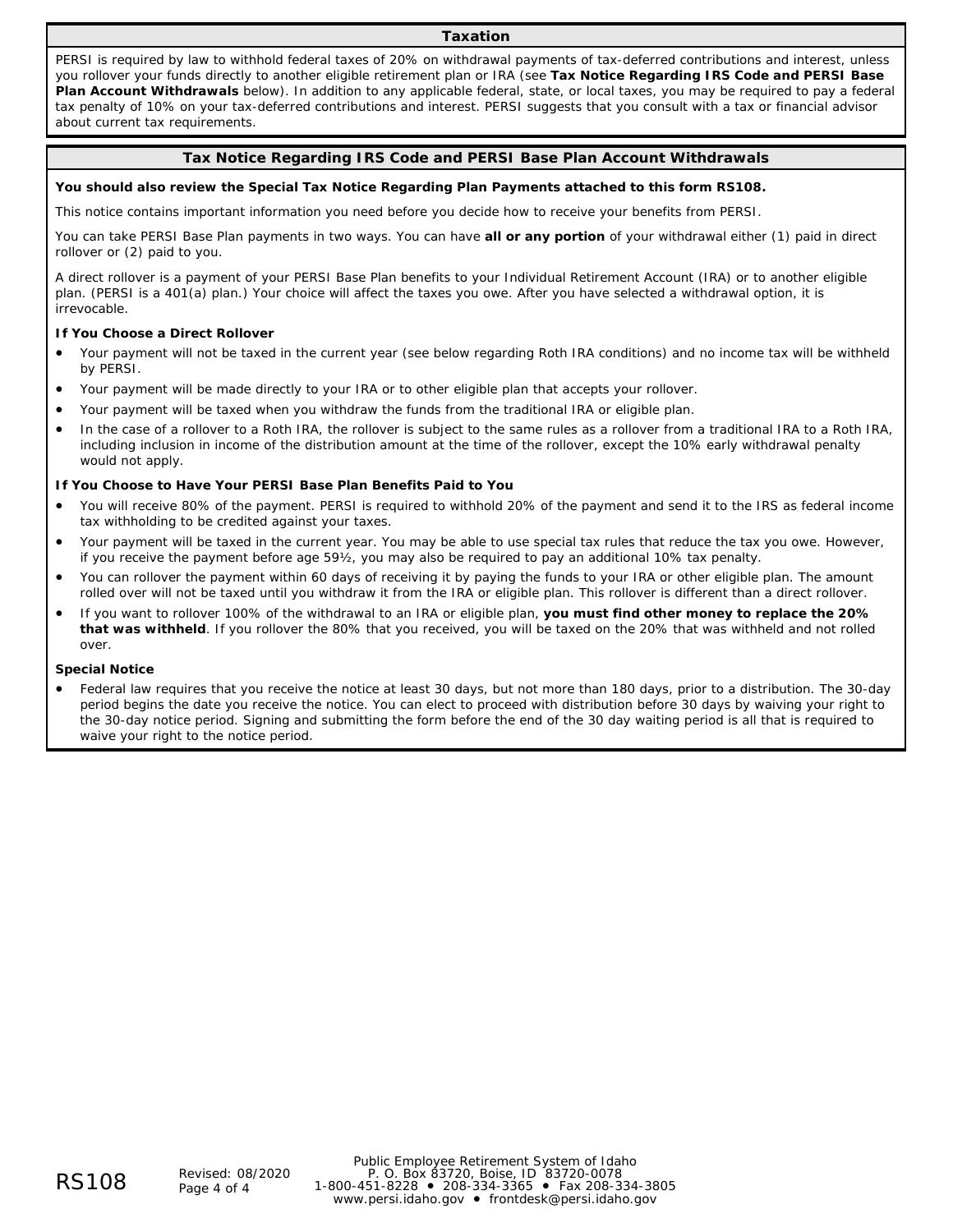

# **Purpose of this Notice**

- This notice contains information regarding plan payments and rollover options for such payments.
- Please read this document carefully and completely.

# **Rollover Options**

You are receiving this notice because all or a portion of a payment you are receiving from the Public Employee Retirement System of Idaho (the "Plan") is eligible to be rolled over to an IRA or an employer plan.

Rules that apply to most payments from a plan are described in the "General Information About Rollovers" section. Special rules that only apply in certain circumstances are described in the "Special Rules and Options" section.

# **General Information About Rollovers**

### **How can a rollover affect my taxes?**

You will be taxed on a payment from the Plan if you do not roll it over. If you are under age 59½ and do not do a rollover, you will also have to pay a 10% additional income tax on early distributions (unless an exception applies). However, if you do a rollover, you will not have to pay tax until you receive payments later and the 10% additional income tax will not apply if those payments are made after you are age 59½ (or if an exception applies).

# **Where may I roll over the payment?**

You may roll over the payment to either an IRA (an individual retirement account or individual retirement annuity) or an employer plan (a tax-qualified plan, section 403(b) plan, or governmental section 457(b) plan) that will accept the rollover. The rules of the IRA or employer plan that holds the rollover will determine your investment options, fees, and rights to payment from the IRA or employer plan (for example, no spousal consent rules apply to IRAs and IRAs may not provide loans). Further, the amount rolled over will become subject to the tax rules that apply to the IRA or employer plan.

# **How do I do a rollover?**

There are two ways to do a rollover, you can do a direct rollover or a 60-day rollover.

- **If you do a direct rollover**, the Plan will make the payment directly to your IRA or an employer plan. You should contact the IRA sponsor or the administrator of the employer plan for information on how to do a direct rollover.
- **If you do not do a direct rollover**, you may still do a rollover by making a deposit into an IRA or eligible employer plan that will accept it. You will have 60 days after you receive the payment to make the deposit. If you do not do a direct rollover, the Plan is required to withhold 20% of the payment for federal income taxes (up to the amount of cash and property received other than employer stock). This means that, in order to roll over the entire payment in a 60-day rollover, you must use other funds to make up for the 20% withheld. If you do not roll over the entire amount of the payment, the portion not rolled over will be taxed and will be subject to the 10% additional income tax on early distributions if you are under age 59½ (unless an exception applies).

# **How much may I roll over?**

If you wish to do a rollover, you may roll over all or part of the amount eligible for rollover. Any payment from the Plan is eligible for rollover, except:

- Certain payments spread over a period of at least 10 years or over your life or life expectancy (or the lives or joint life expectancy of you and your beneficiary)
- Required minimum distributions after age 70½ (or after death)
- Hardship distributions
- Corrective distributions of contributions that exceed tax law limitations
- Loans treated as deemed distributions (for example, loans in default due to missed payments before your employment ends)
- Contributions made under special automatic enrollment rules that are withdrawn pursuant to your request within 90 days of enrollment

The Plan administrator or the payor can tell you what portion of a payment is eligible for rollover.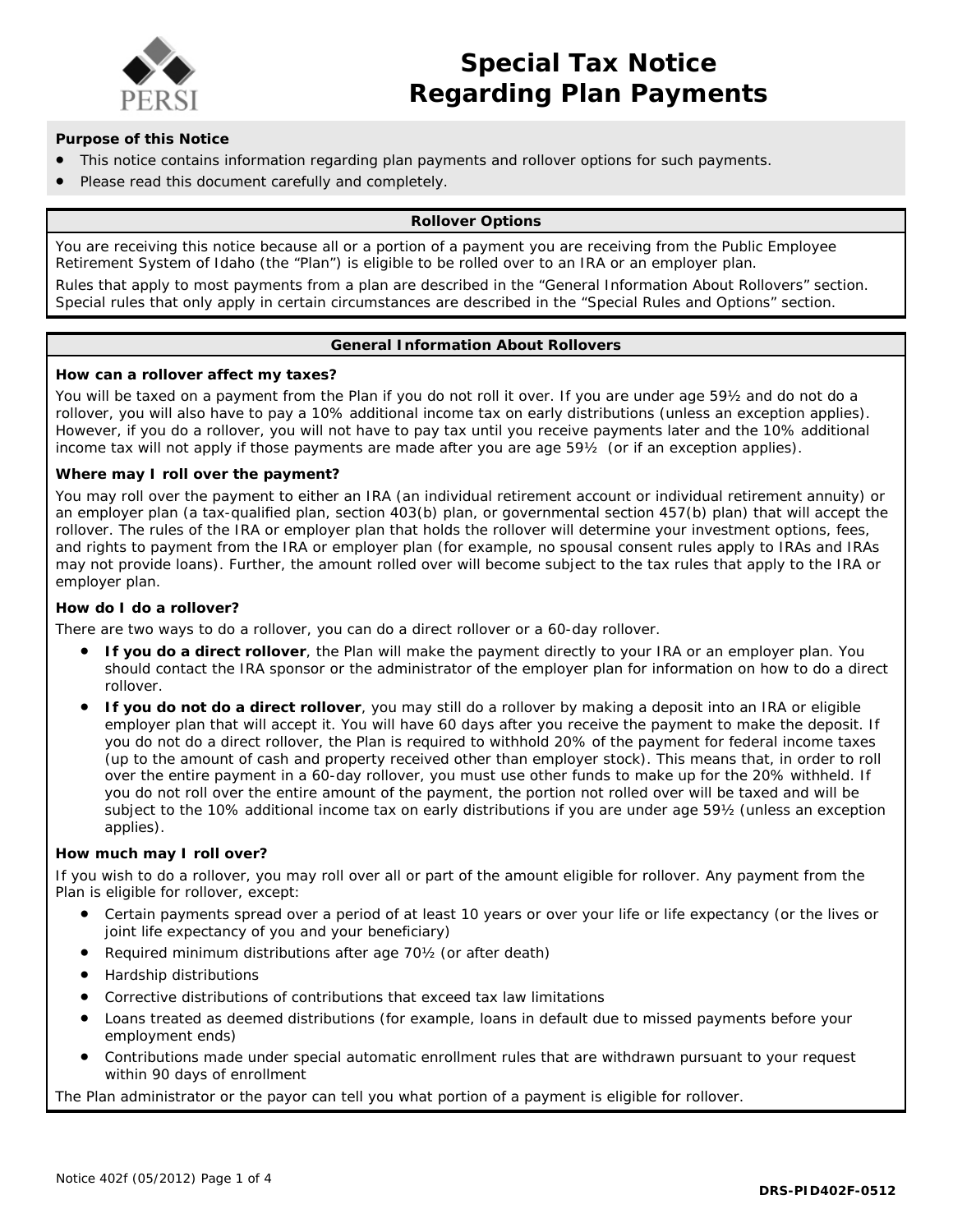# **General Information About Rollovers (continued)**

# **If I don't do a rollover, will I have to pay the 10% additional income tax on early distributions?**

If you are under age 59½, you will have to pay the 10% additional income tax on early distributions for any payment from the Plan (including amounts withheld for income tax) that you do not roll over, unless one of the exceptions listed below applies. This tax is in addition to the regular income tax on the payment not rolled over.

The 10% additional income tax does not apply to the following payments from the Plan:

- Payments made after you separate from service if you will be at least age 55 in the year of the separation
- Payments that start after you separate from service if paid at least annually in equal or close to equal amounts over your life or life expectancy (or the lives or joint life expectancy of you and your beneficiary)
- Payments from a governmental defined benefit pension plan made after you separate from service if you are a public safety employee and you are at least age 50 in the year of the separation
- Payments made due to disability
- Payments after your death
- Corrective distributions of contributions that exceed tax law limitations
- Contributions made under special automatic enrollment rules that are withdrawn pursuant to your request within 90 days of enrollment
- Payments made directly to the government to satisfy a federal tax levy
- Payments made under a qualified domestic relations order (QDRO)
- Payments up to the amount of your deductible medical expenses
- Certain payments made while you are on active duty if you were a member of a reserve component called to duty after September 11, 2001 for more than 179 days
- Payments of certain automatic enrollment contributions requested to be withdrawn within 90 days of the first contribution.

# **If I do a rollover to an IRA, will the 10% additional income tax apply to early distributions from the IRA?**

If you receive a payment from an IRA when you are under age 59½, you will have to pay the 10% additional income tax on early distributions from the IRA, unless an exception applies. In general, the exceptions to the 10% additional income tax for early distributions from an IRA are the same as the exceptions listed above for early distributions from a plan. However, there are a few differences for payments from an IRA, including:

- There is no exception for payments after separation from service that are made after age 55.
- The exception for qualified domestic relations orders (QDROs) does not apply (although a special rule applies under which, as part of a divorce or separation agreement, a tax-free transfer may be made directly to an IRA of a spouse or former spouse).
- The exception for payments made at least annually in equal or close to equal amounts over a specified period applies without regard to whether you have had a separation from service.
- There are additional exceptions for (1) payments for qualified higher education expenses, (2) payments up to \$10,000 used in a qualified first-time home purchase, and (3) payments after you have received unemployment compensation for 12 consecutive weeks (or would have been eligible to receive unemployment compensation but for self-employed status).

# **Will I owe State income taxes?**

This notice does not describe any State income tax rules (including withholding rules). Contact the Idaho State Tax Commission for state rules and regulations that may differ from the IRS regulations. Information on Idaho State income tax is available online at the Idaho State Tax Commission website: *http://tax.idaho.gov*.

# **Special Rules and Options**

# **If your payment includes after-tax contributions**

After-tax contributions included in a payment are not taxed. If a payment is only part of your benefit, an allocable portion of your after-tax contributions is generally included in the payment. If you have pre-1987 after-tax contributions maintained in a separate account, a special rule may apply to determine whether the after-tax contributions are included in a payment.

You may roll over to an IRA a payment that includes after-tax contributions through either a direct rollover or a 60 day rollover. You must keep track of the aggregate amount of the after-tax contributions in all of your IRAs (in order to determine your taxable income for later payments from the IRAs).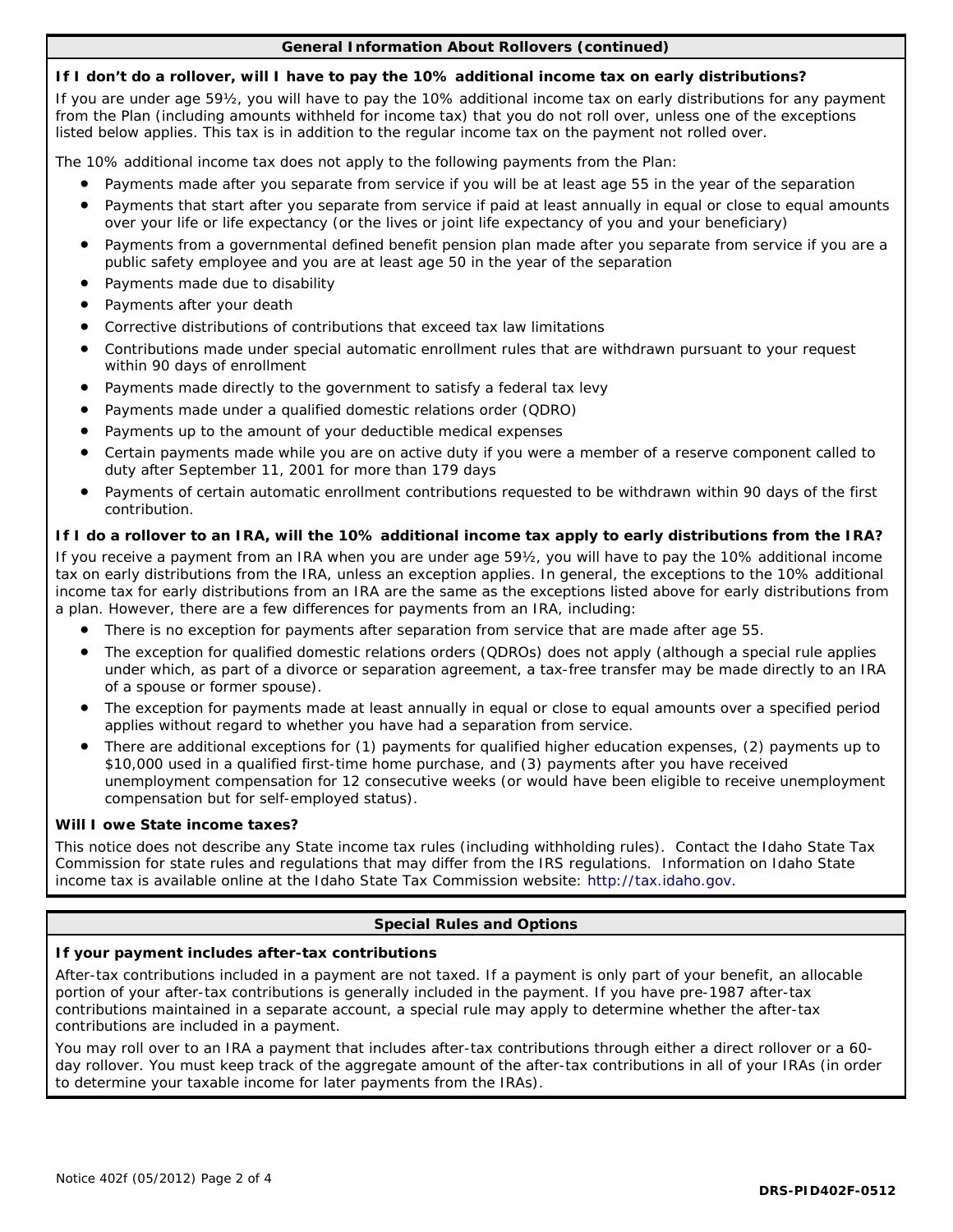# **Special Rules and Options (continued)**

# **If your payment includes after-tax contributions (continued)**

You may roll over to an employer plan all of a payment that includes after-tax contributions, but only through a direct rollover (and only if the receiving plan separately accounts for after-tax contributions and is not a governmental section 457(b) plan). You can do a 60-day rollover to an employer plan of part of a payment that includes after-tax contributions, but only up to the amount of the payment that would be taxable if not rolled over.

# **If you miss the 60-day rollover deadline**

Generally, the 60-day rollover deadline cannot be extended. However, the IRS has the limited authority to waive the deadline under certain extraordinary circumstances, such as when external events prevented you from completing the rollover by the 60-day rollover deadline. To apply for a waiver, you must file a private letter ruling request with the IRS. Private letter ruling requests require the payment of a nonrefundable user fee. For more information, see IRS Publication 590, Individual Retirement Arrangements (IRAs).

# **If you have an outstanding loan that is being offset**

If you have an outstanding loan from the Plan, your Plan benefit may be offset by the amount of the loan, typically when your employment ends. The loan offset amount is treated as a distribution to you at the time of the offset and will be taxed (including the 10% additional income tax on early distributions, unless an exception applies) unless you do a 60-day rollover in the amount of the loan offset to an IRA or employer plan.

# **If you were born on or before January 1, 1936**

If you were born on or before January 1, 1936 and receive a lump sum distribution that you do not roll over, special rules for calculating the amount of the tax on the payment might apply to you. For more information, see IRS Publication 575, Pension and Annuity Income.

# **If you are an eligible retired public safety officer and your pension payment is used to pay for health coverage or qualified long-term care insurance**

If the Plan is a governmental plan, you retired as a public safety officer, and your retirement was by reason of disability or was after normal retirement age, you can exclude from your taxable income plan payments paid directly as premiums to an accident or health plan (or a qualified long-term care insurance contract) that your employer maintains for you, your spouse, or your dependents, up to a maximum of \$3,000 annually. For this purpose, a public safety officer is a law enforcement officer, firefighter, chaplain, or member of a rescue squad or ambulance crew.

# **If you roll over your payment to a Roth IRA**

If you roll over the payment to a Roth IRA, a special rule applies under which the amount of the payment rolled over (reduced by any after-tax amounts) will be taxed. However, the 10% additional income tax on early distributions will not apply (unless you take the amount rolled over out of the Roth IRA within 5 years, counting from January 1 of the year of the rollover). For payments from the Plan during 2010 that are rolled over to a Roth IRA, the taxable amount can be spread over a 2-year period starting in 2011.

If you roll over the payment to a Roth IRA, later payments from the Roth IRA that are qualified distributions will not be taxed (including earnings after the rollover). A qualified distribution from a Roth IRA is a payment made after you are age 59½ (or after your death or disability, or as a qualified first-time homebuyer distribution of up to \$10,000) and after you have had a Roth IRA for at least 5 years. In applying this 5-year rule, you count from January 1 of the year for which your first contribution was made to a Roth IRA. Payments from the Roth IRA that are not qualified distributions will be taxed to the extent of earnings after the rollover, including the 10% additional income tax on early distributions (unless an exception applies). You do not have to take required minimum distributions from a Roth IRA during your lifetime. For more information, see IRS Publication 590, Individual Retirement Arrangements (IRAs).

You cannot roll over a payment from the Plan to a designated Roth account in an employer plan.

# **Special Rules and Options (continued)**

### **If you are not a plan participant:**

# **Payments after death of the participant**

If you receive a distribution after the participant's death that you do not roll over, the distribution will generally be taxed in the same manner described elsewhere in this notice. However, the 10% additional income tax on early distributions and the special rules for public safety officers do not apply, and the special rule described under the section "If you were born on or before January 1, 1936" applies only if the participant was born on or before January 1, 1936.